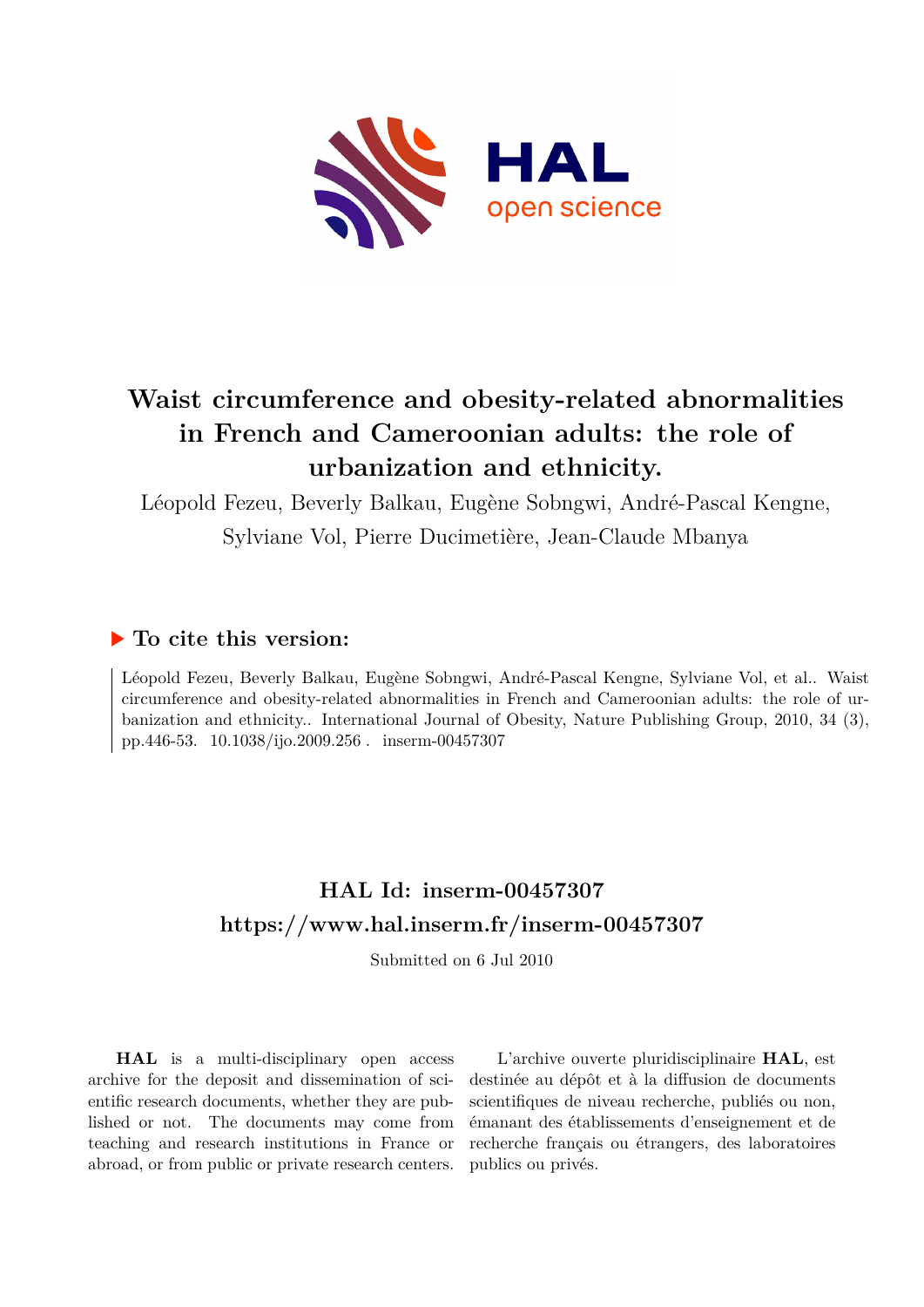**Waist circumference and obesity related abnormalities in French and Cameroonian adults: The role of urbanization and ethnicity**

**Running title**: Urbanization - ethnic effects on metabolic abnormalities.

Leopold. Fezeu,<sup>1,2,3</sup> Beverley. Balkau,<sup>1,2</sup> Eugene. Sobngwi,<sup>4</sup> Andre-Pascal. Kengne, <sup>5</sup> Sylviane. Vol, <sup>6</sup> Pierre. Ducimetiere, <sup>1,2</sup> Jean-Claude. Mbanya, <sup>3</sup>

<sup>1</sup> INSERM U780-IFR69, Epidemiological and Biostatistical Research, Villejuif, France;

*<sup>2</sup>*Univ Paris-Sud, Orsay, France;

<sup>3</sup>Health of Population in Transition Research Group, Faculty of Medicine and Biomedical Sciences, University of Yaoundé I, Cameroon;

<sup>4</sup>Institute of Health and Society, Newcastle University, Newcastle upon Tyne, UK;

<sup>5</sup>The George Institute for International Health, The University of Sydney, Australia;

<sup>6</sup>Institut inter Régional pour la Santé, La Riche, France.

2 tables, 1 figure Abstract: 249 words Text: 2 769 words

## **Corresponding author**

Dr Leopold FEZEU MD, PhD INSERM U780 – IFR69 16 Avenue Paul Vaillant Couturier, 94807 Villejuif cedex, France. Tel office: (+33) 01 45 59 51 02. Mobile: (+33) 06 29 56 89 38. Fax: (+33) 01 47 26 94 54 **leopold.fezeu@inserm.fr**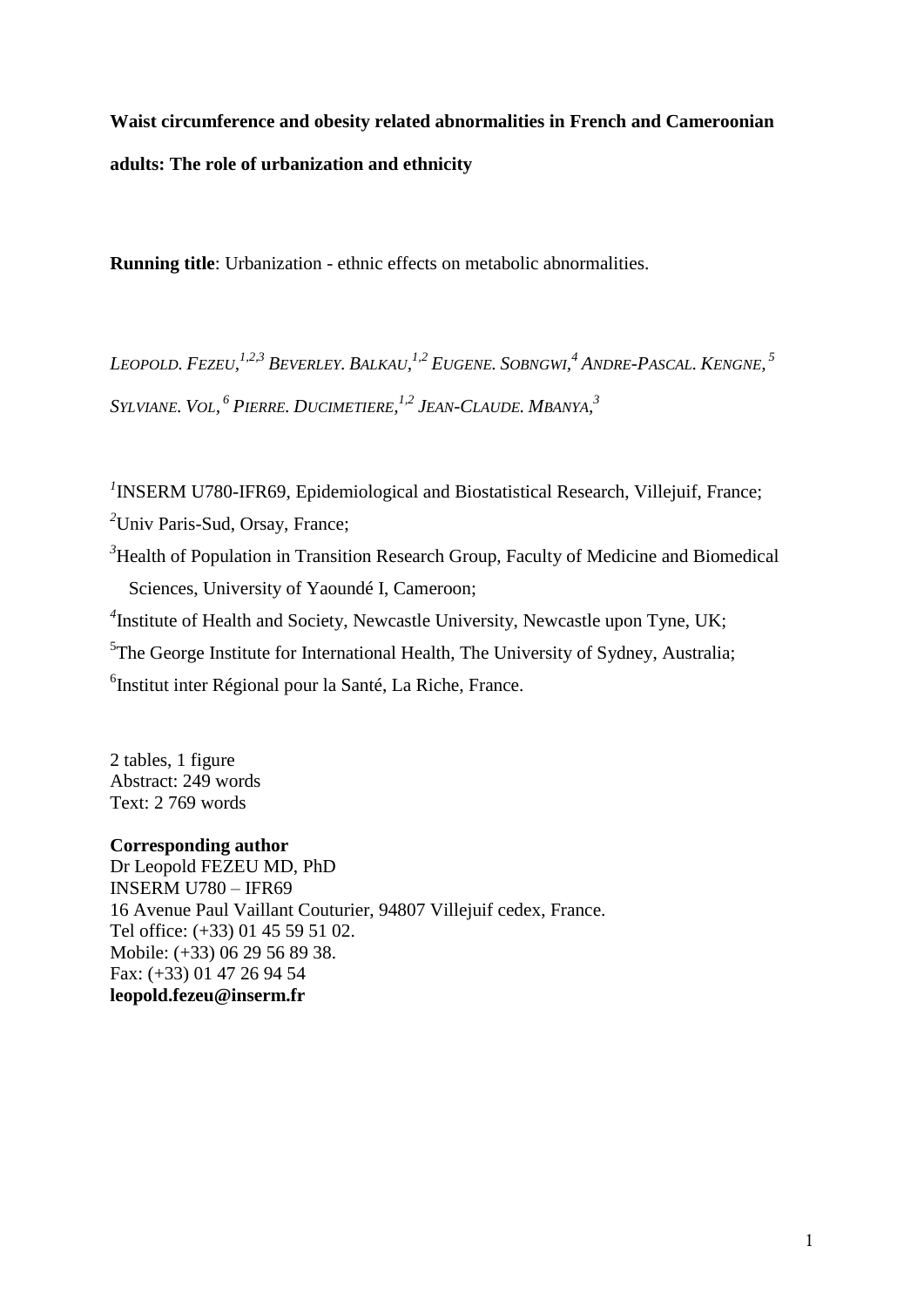#### **ABSTRACT:**

**Objectives:** To evaluate the effect of urbanization and ethnicity on correlations between waist circumference (WC) and obesity related cardiovascular risk factors.

**Methods:** 1471 rural and urban Cameroonians, and 4185 French, from community based studies, aged >25 years, not treated for hypertension, diabetes and dyslipidemia participated to this study. Slopes of obesity related abnormalities with WC were compared using an interaction term between place of residence and WC.

**Results:** Women in urban Cameroon and men in France had significantly higher WC and BMI relative to their gender counterparts. Urban Cameroonians had higher abdominal adiposity, but lower BP and better metabolic profile than the French. WC was positively associated to all the obesity related abnormalities in the three sites except to FPG (both genders) and blood lipids (women) in rural Cameroon. A 5cm larger WC was associated with a higher increment among urban than rural Cameroonians for diastolic blood pressure (DBP) (women, 1.95/0.63mmHg; men, 2.56/1.44mmHg), HOMA-IR (women, 0.11/0.05), fasting plasma glucose (FPG) (men, 0.09/-0.01mmol/l) and triglycerides (women, 0.06/0.01mmol/l; men, 0.09/0.03mmol/l), all p<0.05. A 5cm larger WC was associated with a higher increment among urban Cameroon than French people for DBP (women, 1.95/1.28mmHg, p<0.01; men,  $2.56/1.49$ mmHg, p<0.01), but with a lower increment for HOMA-IR (women, 0.11/0.14, p<0.05), FPG (women, 0.05/0.09mmol/l), total cholesterol (women, 0.07/0.11mmol/l; men, 0.10/0.13mmol/l) and triglycerides (women, 0.06/0.11mmol/l; men, 0.09/0.13mmol/l) all p<0.05.

**Conclusion:** Ethnicity and urbanization modify the association of WC with obesity related metabolic abnormalities. WC cut-off points derived from Caucasians may not be appropriate for black Sub-Saharan Africans.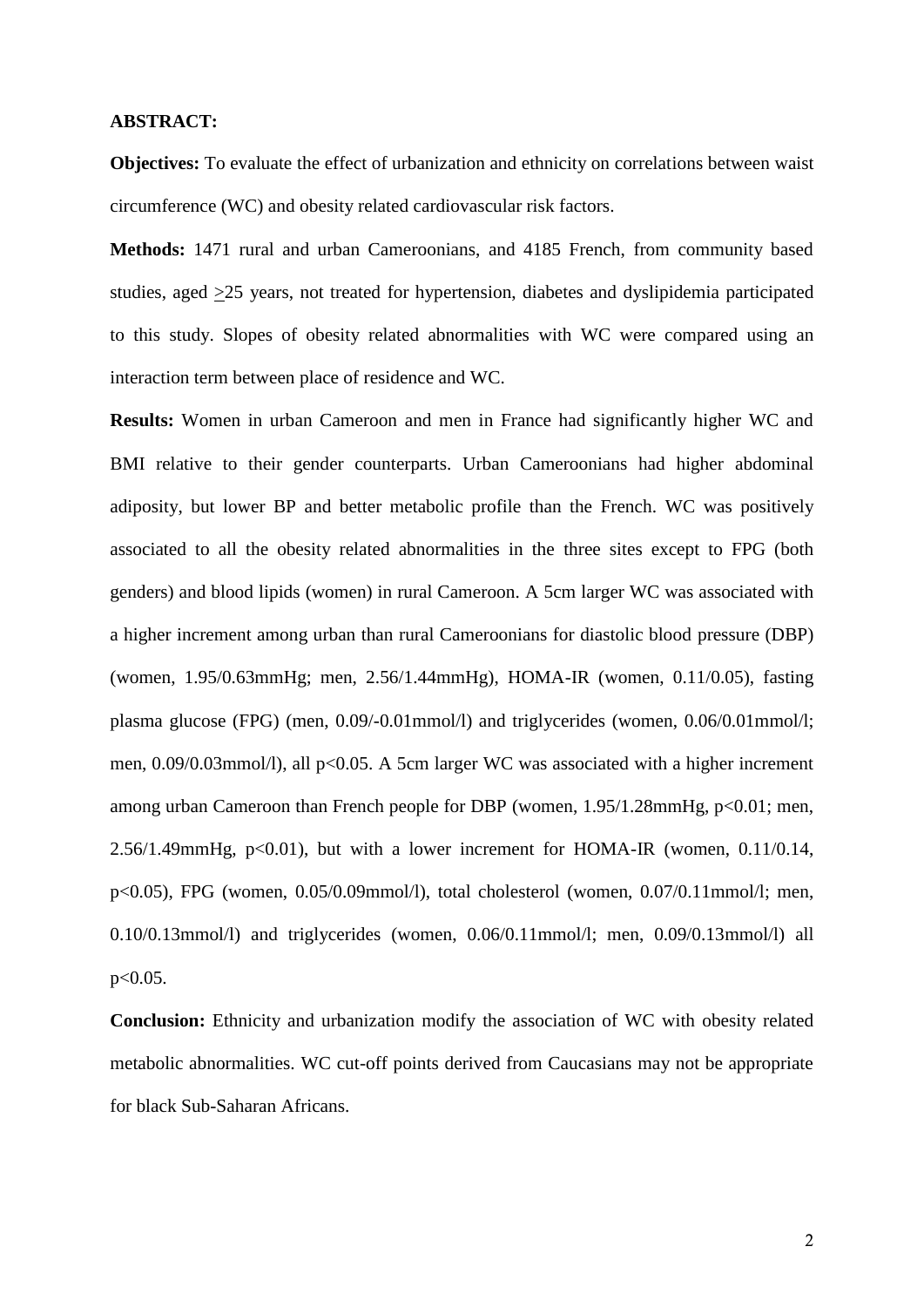**KEY WORDS:** Abdominal obesity, cardiovascular risk factors, ethnicity, urbanization, Sub-Saharan Africa.

**Abbreviations:** CVD, Cardiovascular diseases; D.E.S.I.R.: Données Epidémiologiques sur le Syndrome d'Insulino-Résistance; HOMA-IR: Homeostasis assessment model for insulin resistance; WC, waist circumference; DBP and SBP, Diastolic and systolic blood pressures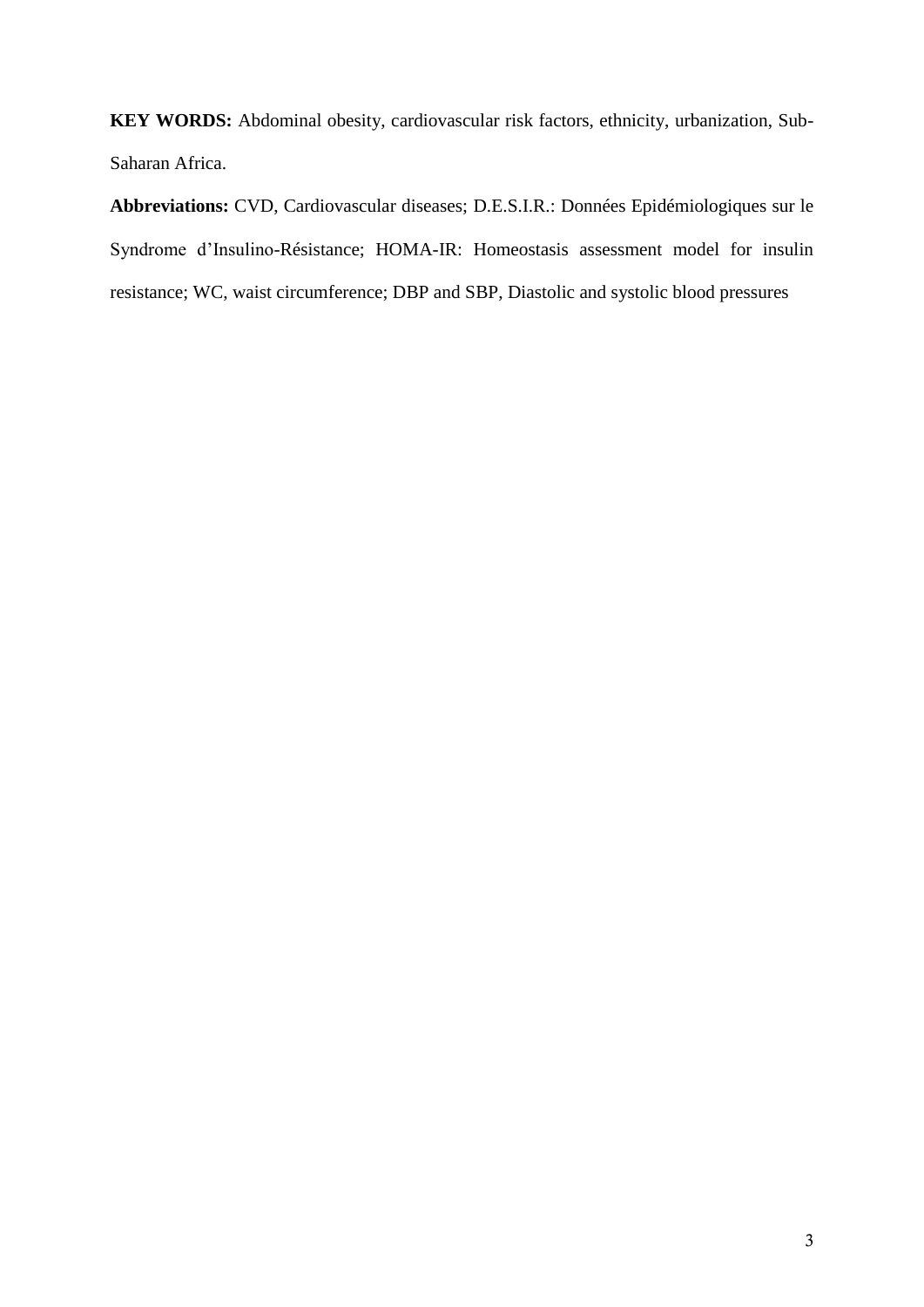## **Introduction**

Fat accumulation is associated with numerous co-morbidities such as cardiovascular diseases (CVD), sleep disorders and gall bladder diseases. 1-4 For CVD, fat accumulation affects the risk of major outcomes, both directly and indirectly through its links with risk factors such as hypertension, type 2 diabetes, insulin resistance, lipid disorders and other metabolic and haematologic abnormalities.<sup>3, 5-8</sup> Because of this association, surrogate measures of fat accumulation, including body mass index (BMI), waist circumference (WC) and waist-to-hip ratio (WHR) have been used to predict related CVD risk in populations. Studies have suggested that WC may be a better anthropometric predictor of CVD risk than either BMI or WHR. $9-11$  Indeed, WC is a surrogate measure of total body and abdominal fat accumulation, not accounted for by either BMI or WHR.<sup>8, 12</sup> WC is better correlated with visceral adipose tissue than are BMI or WHR, and is thus used as surrogate.<sup>13</sup> However, this correlation with WC varies significantly across ethnicities.<sup>14</sup>

Reports on ethnic differences in the association of WC with obesity related abnormalities are available for Caucasians, Asians and Black Americans, but not for Africans.<sup>15-17</sup> In spite of the high prevalence of obesity among populations from Sub-Saharan Africa,<sup>18-20</sup> obesity related metabolic abnormalities are reported at much lower frequencies than among populations from developed countries. $^{21}$  Genetic and environmental factors could explain these differences. Using data from Cameroon and France, we tested the hypothesis that the association of central obesity with a number of obesity related abnormalities is influenced by urbanization and ethnicity.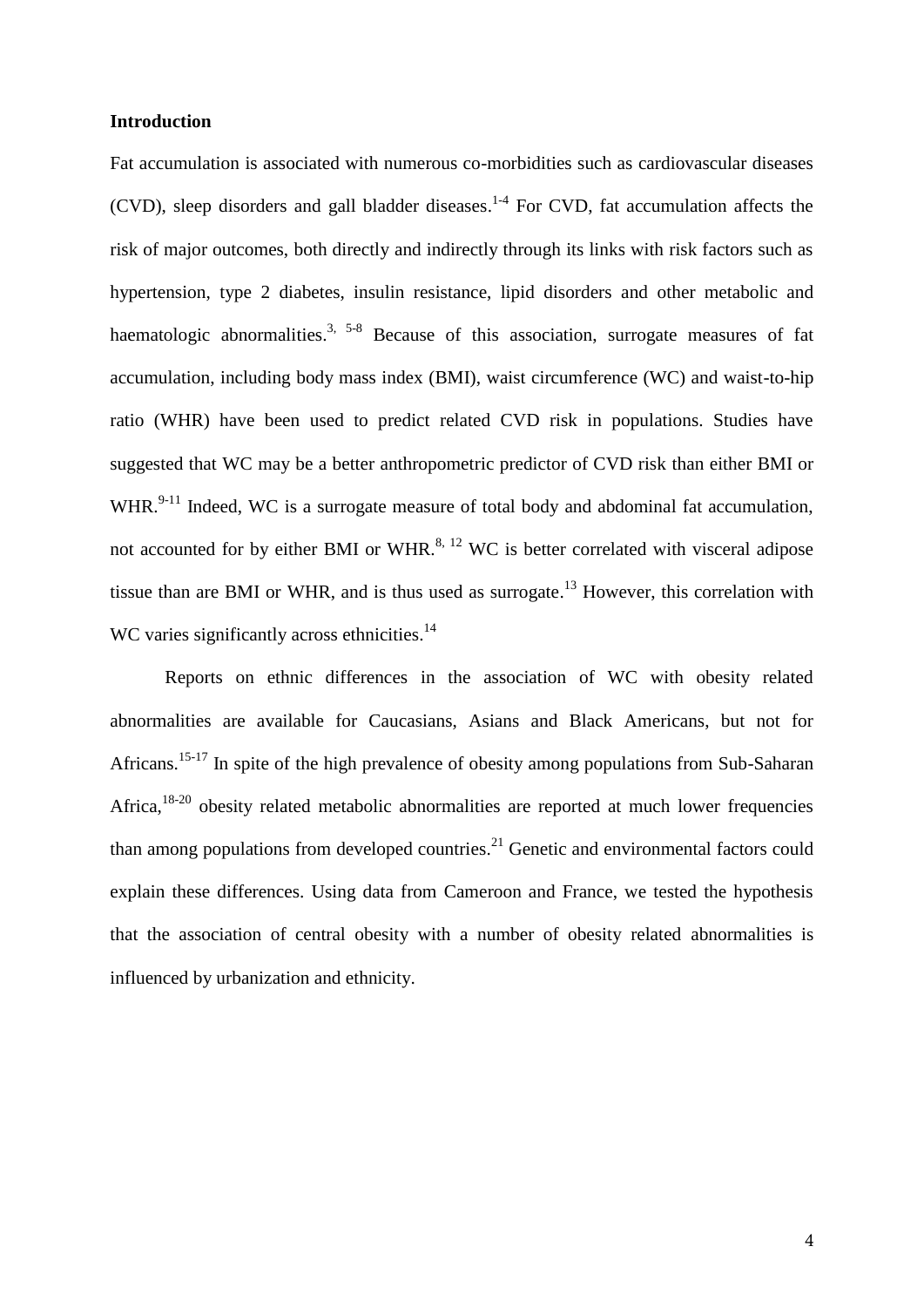#### **Methods and procedures**

#### *Study populations*

The Cameroon study<sup>22, 23</sup> and the French D.E.S.I.R. (Données Epidémiologiques sur le Syndrome d'Insulino-Résistance) study<sup>24, 25</sup> are respectively population based and community based studies of type 2 diabetes and CVD risk factors, both initiated in 1994. The Cameroon 1994 study included 1986 Black African adults, 786 rural and 1160 urban subjects. The French study included 5212 adults, recruited from volunteers insured by the French Social Security System, which offers periodic health examinations free of charge to all affiliates.

Because the relationship between the studied risk factors of CVD and WC may be influenced by the duration of the factor existence and its treatment, subjects with physician diagnosis or specific treatment for hypertension, diabetes and dyslipidaemia were excluded from the analyses. Data on variables of interest were available for 1471 participants in Cameroon and 4185 in France. All individuals gave informed consent to participate. The studies were approved by relevant ethics committees in Cameroon and in France, and conformed to the principles outlined in the declaration of Helsinki.

## *Data collection and definition of variables*

Height, weight, waist and hip circumferences were measured by trained personnel as previously described.<sup>22-25</sup> BMI was computed as weight (kg)/height<sup>2</sup> (m)<sup>2</sup>. Waist to hip ratio (WHR) was the waist circumference divided by the hip circumference. Diastolic and systolic blood pressures (DBP and SBP) were measured on the right arm after at least 5 minutes of rest, with subjects in supine position, using a standard mercury sphygmomanometer and appropriate cuff sizes. Mean arterial pressure (MAP) was calculated as  $DBP + (SBP -$ DBP)/3. Venous blood samples were collected after an overnight fast of at least 12 hours for the determination of plasma glucose, insulin, total cholesterol and triglycerides. In Cameroon, samples for insulin determination were collected on ice, centrifuged immediately, separated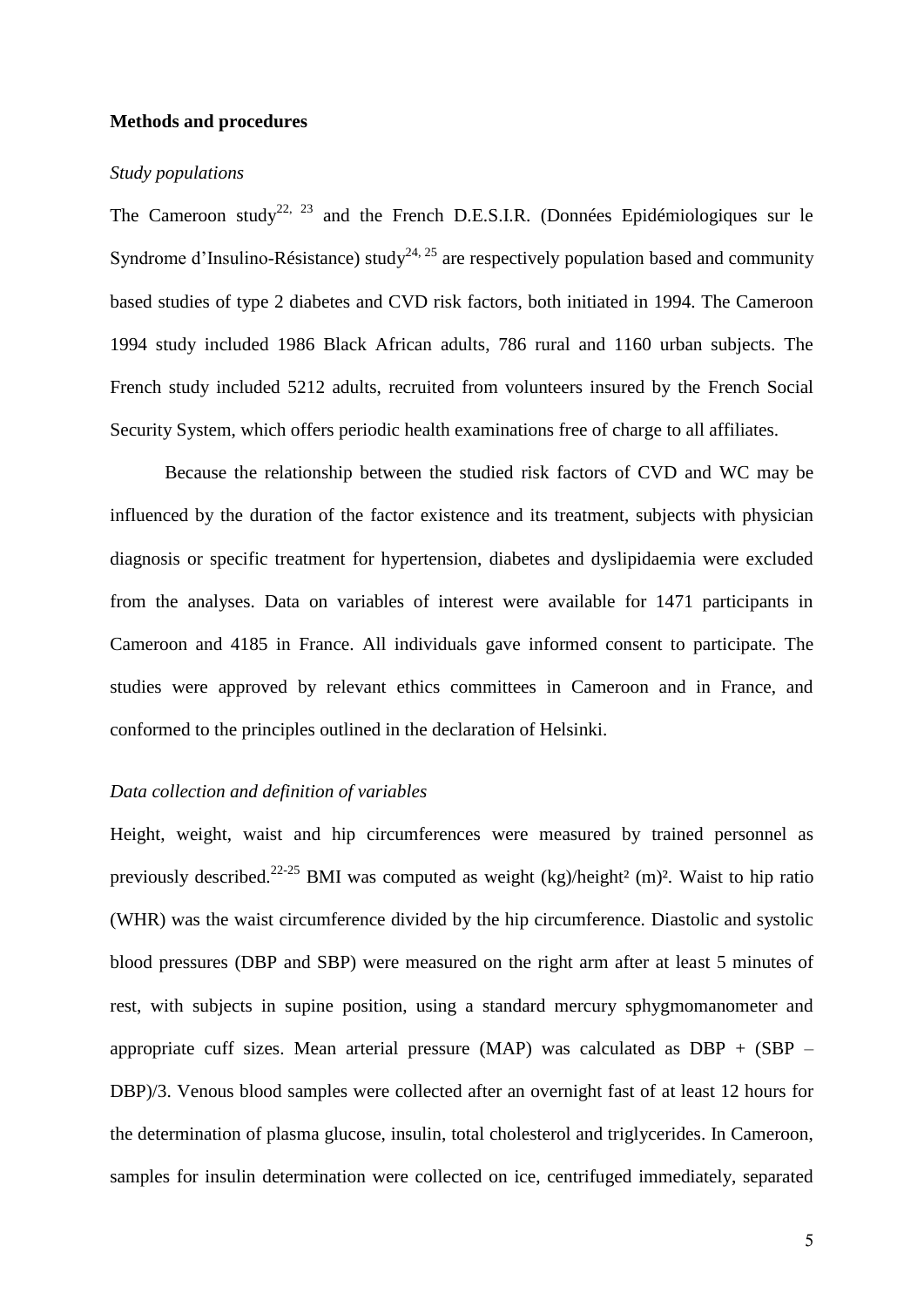and stored at  $-70^{\circ}$  C until assayed. Fasting plasma glucose (FPG) was determined by the glucose-oxidase method using a spectrophotometer with external quality control on every 4<sup>th</sup> sample by a Cobas bio hexokinase fluorometric method. Plasma insulin was assayed at the Welcome Laboratories, University of Newcastle Upon Tyne, by ELISA method using DAKO kits (Hersteller, UK). Serum cholesterol and triglycerides were measured by enzymatic colorimetric methods in the same laboratory. In France, samples were analyzed in laboratories participating in a national quality control program. Plasma glucose was assayed by the glucose oxidase method applied to fluoro-oxalated plasma using a Technicon RA 1000 (Bayer Diagnostics, France) or a KONA (Konelab, Evry, France). Serum insulin was centrally assayed at the Institut inter Régional pour la Santé by MIEA (Micro Particle Enzyme Immunoassay) with the IMX automated analyzer (Abbot, France). Serum cholesterol and triglycerides were determined with a DAX24 technique (Bayer Diagnostics, France) or with KONE (Konelab, Evry, France). Homeostasis assessment model for insulin resistance (HOMA-IR) was calculated as: Fasting plasma glucose (mmol/l) x Fasting plasma insulin  $(\mu U/ml)/22.5.$ 

## **Statistical analyses**

STATA 8.02 (Statacorp., Texas, USA) was used for statistical analyses. All tests were twosided and the significance level was  $p<0.05$ . Data are presented as mean (standard deviation) and beta coefficients. HOMA-IR and fasting triglycerides were not normally distributed and were logarithmically transformed.

As there was not significant evidence of non linearity between WC and obesity related abnormalities, comparison of variables across places of residence used linear regression analyses, with and without adjustment for age. Regression analyses were used to characterize the associations between WC and SBP, DBP, MAP, fasting plasma glucose, HOMA-IR, total cholesterol and fasting triglycerides for the three places of residence. An interaction term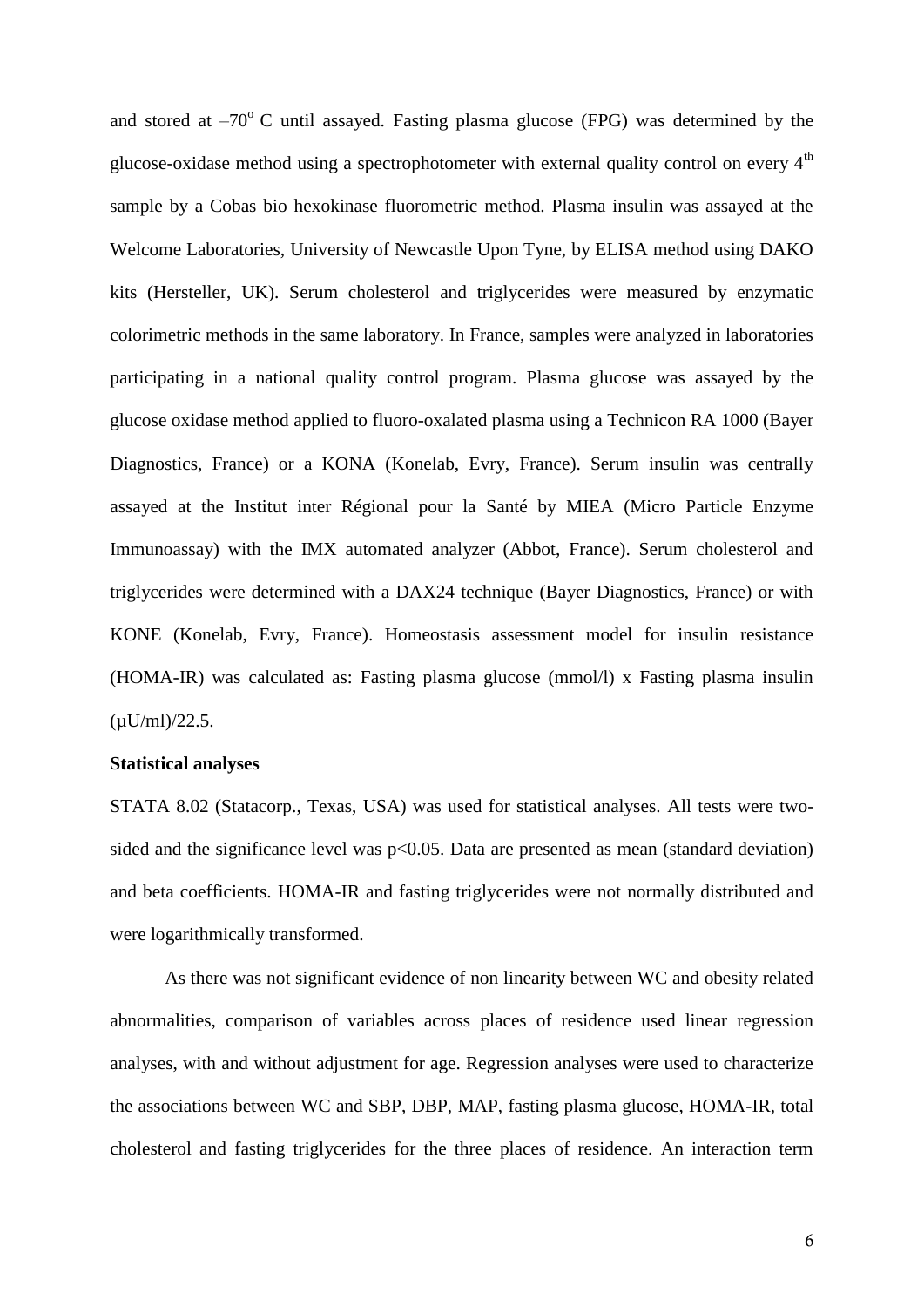between gender and WC was used to test whether the effect of WC on obesity related abnormalities varied with gender. Comparison of slopes for obesity related abnormalities with WC across places of residence used appropriate contrasts for places of residence and an interaction term between place of residence and WC. The effect of urbanization was tested by comparing rural and urban Cameroon and the effect of ethnicity by comparing urban Cameroon and France. Adjustments were made for age to take into account the effect of age differences across places of residence on the studied parameters. To account for the effect of differences in hip circumference distribution according to gender and place of residence, the same analyses were performed using WHR instead of WC.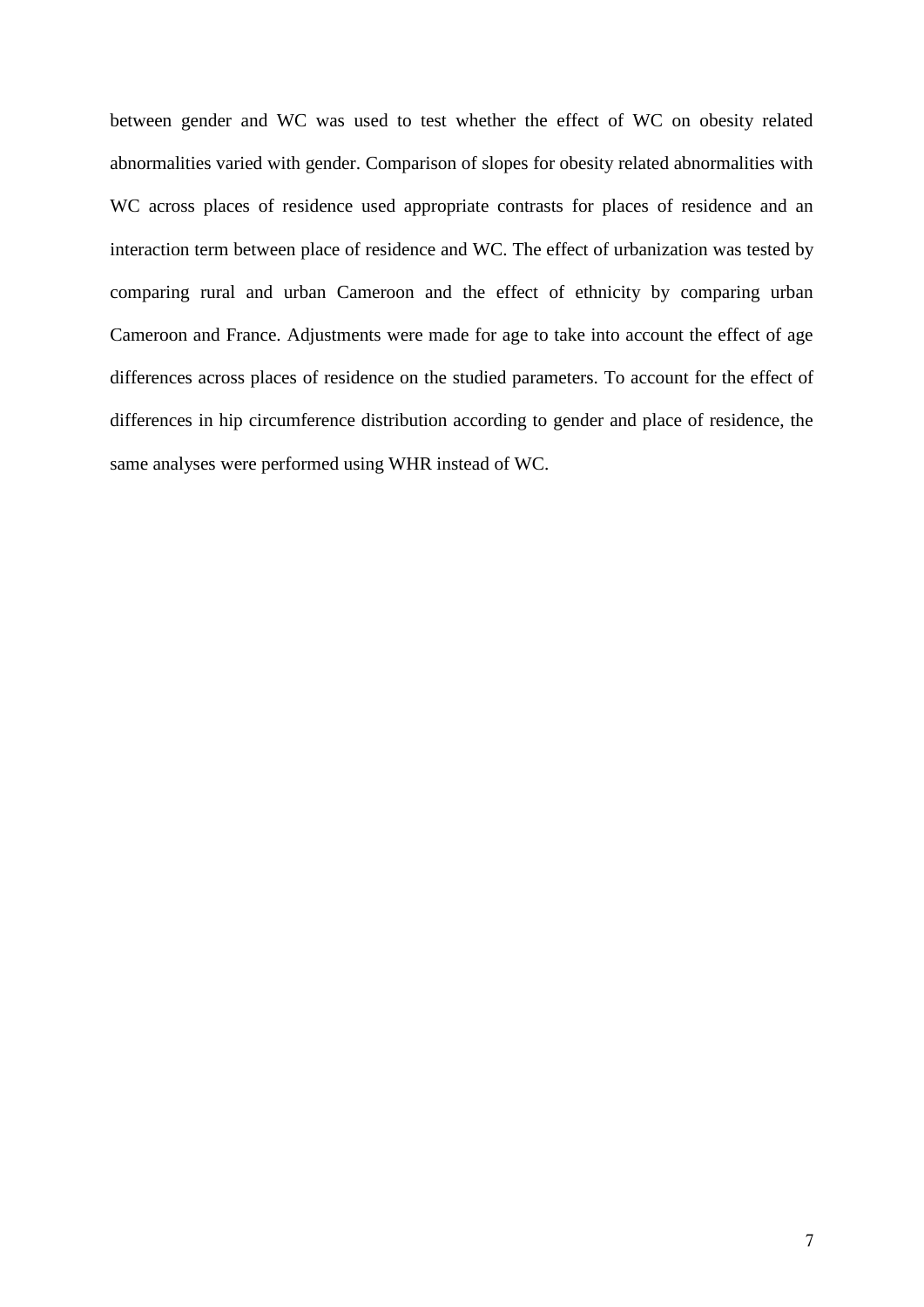#### **Results**

## *Characteristics of the study population*

For both genders, urban Cameroonians were younger than rural Cameroonians and the French people, and rural Cameroonian population is more heterogeneous for age (Table 1). Urban Cameroonian women had the highest mean values of weight, BMI, WC and hip circumference. Rural Cameroonian women had higher values of WHR than their urban Cameroonian counterpart or French women. In men, the lowest value of WHR was found in urban Cameroonians. Weight and WC of men increased from the rural to urban Cameroon and to France. Height and BMI of men was not significantly different in urban Cameroon and France. DBP, fasting total cholesterol and HOMA-IR increased in both genders from rural to urban Cameroon to France (Table 1).

After adjusting for age, the height of women was no longer significantly different across places of residence, and their WC was no longer significantly different in rural and urban Cameroon (data not shown); also, the DBP of men was no longer different in urban Cameroon and France.

#### *Gender differences in anthropometry*

WC and BMI of women and men were not different in rural Cameroon (WC: p=0.056; BMI:  $p=0.25$ ), were higher for women than for men in urban Cameroon (WC:  $p<0.03$ ; BMI: p<0.001), and were lower for women than for men in France (WC: p<0.001; BMI: p<0.001). Hip circumference was higher for women compared to men in Cameroon (both sites,  $p <$ 0.001) and lower in women compared to men in France  $(p<0.001)$  (Table 1). Men had higher WHR in urban Cameroon and in France in comparison to women.

## *Interaction between gender and WC for obesity related abnormalities*

The association between WC and blood pressure, fasting blood glucose and total cholesterol did not vary according to gender, for each place of residence. The same increase in WC led to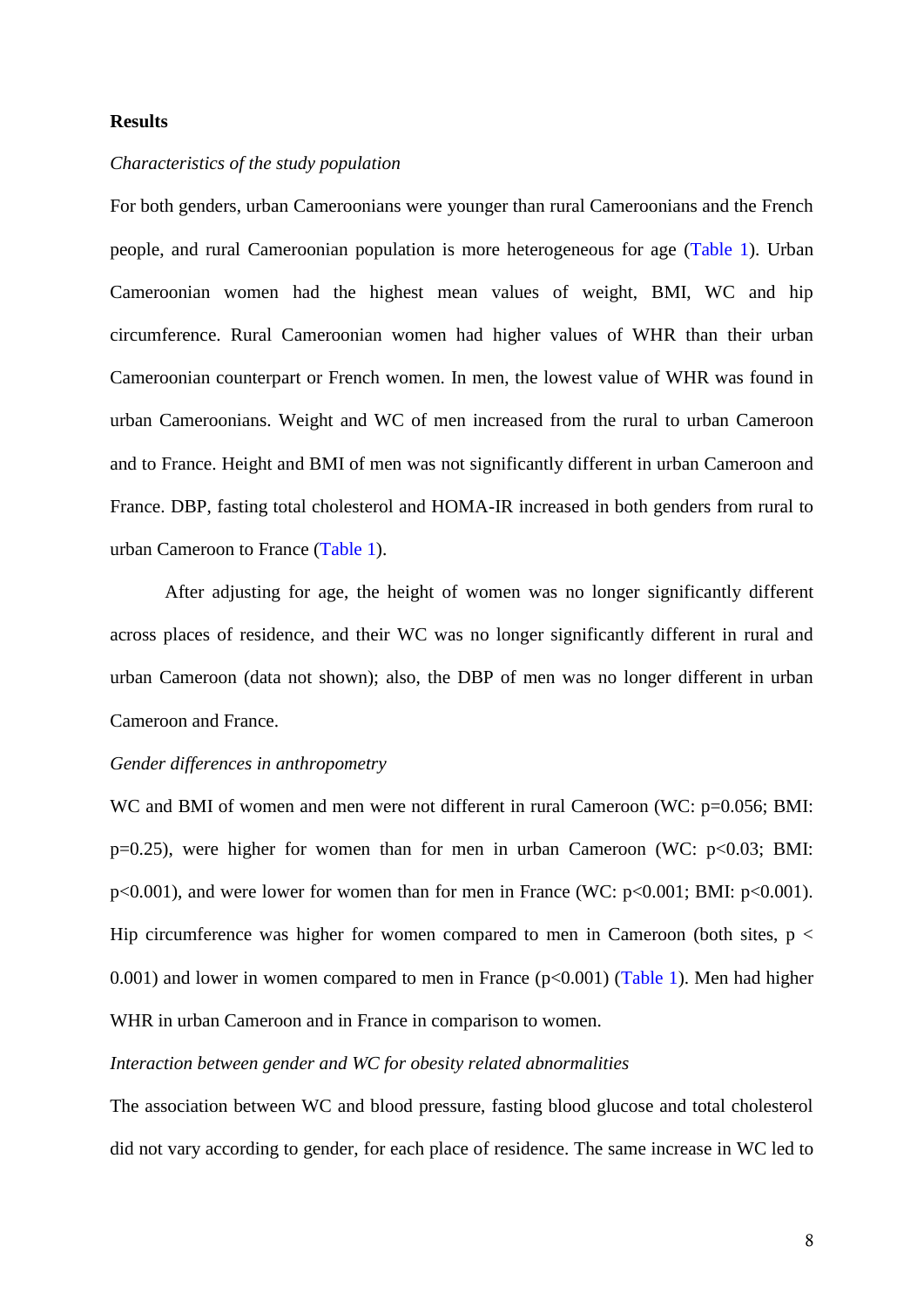a higher increase of HOMA-IR in men compared to women in rural Cameroon  $(p<0.01)$ , urban Cameroon ( $p<0.006$ ) and France ( $p<0.001$ ), and to a higher increase of fasting triglycerides in men compared to women in urban Cameroon  $(p<0.03)$  and France  $(p<0.001)$ .

*Association of WC with obesity related abnormalities, and effects of urbanization and ethnicity*

In univariate analysis, all the obesity related abnormalities significantly increased with WC irrespective of gender and place of residence, except, in rural Cameroon, for fasting plasma glucose (both genders) and blood lipids (women) (Table 2). After adjustment for age, DBP and MAP (rural Cameroonian women), fasting plasma glucose (urban Cameroonian women), fasting total cholesterol (Cameroonian women and men) and fasting triglycerides (rural Cameroonian women) no longer varied significantly with WC (Figure 1).

In univariate analysis, for a 5 cm increase in WC, there was a higher increase in urban compared to rural Cameroonians for DBP (3 fold in women and 1.8 fold in men), HOMA-IR (2.2 fold in women), FPG (9 fold in men) and fasting triglycerides (6 fold in women and 3 fold in men) of urban compared to rural Cameroonians (Table 2). These trends persisted after adjusting for age (Figure 1).

In urban Cameroonians compared to the French, a 5 cm increase in WC was associated with a higher increase of SBP (significant only in men) and DBP but with a lower increase of HOMA-IR (1.3 fold in women), FPG (1.8 fold in men), fasting total cholesterol (1.6 fold in women and 1.3 fold in men) and fasting triglycerides (1.8 fold in women and 1.3 fold in men) of the French compared to urban Cameroonians (Table 2). After adjusting for age, fasting cholesterol did not significantly differ according to urbanization or ethnicity (Figure 1).

*Association of WHR and obesity related abnormalities, and effects of urbanization and ethnicity*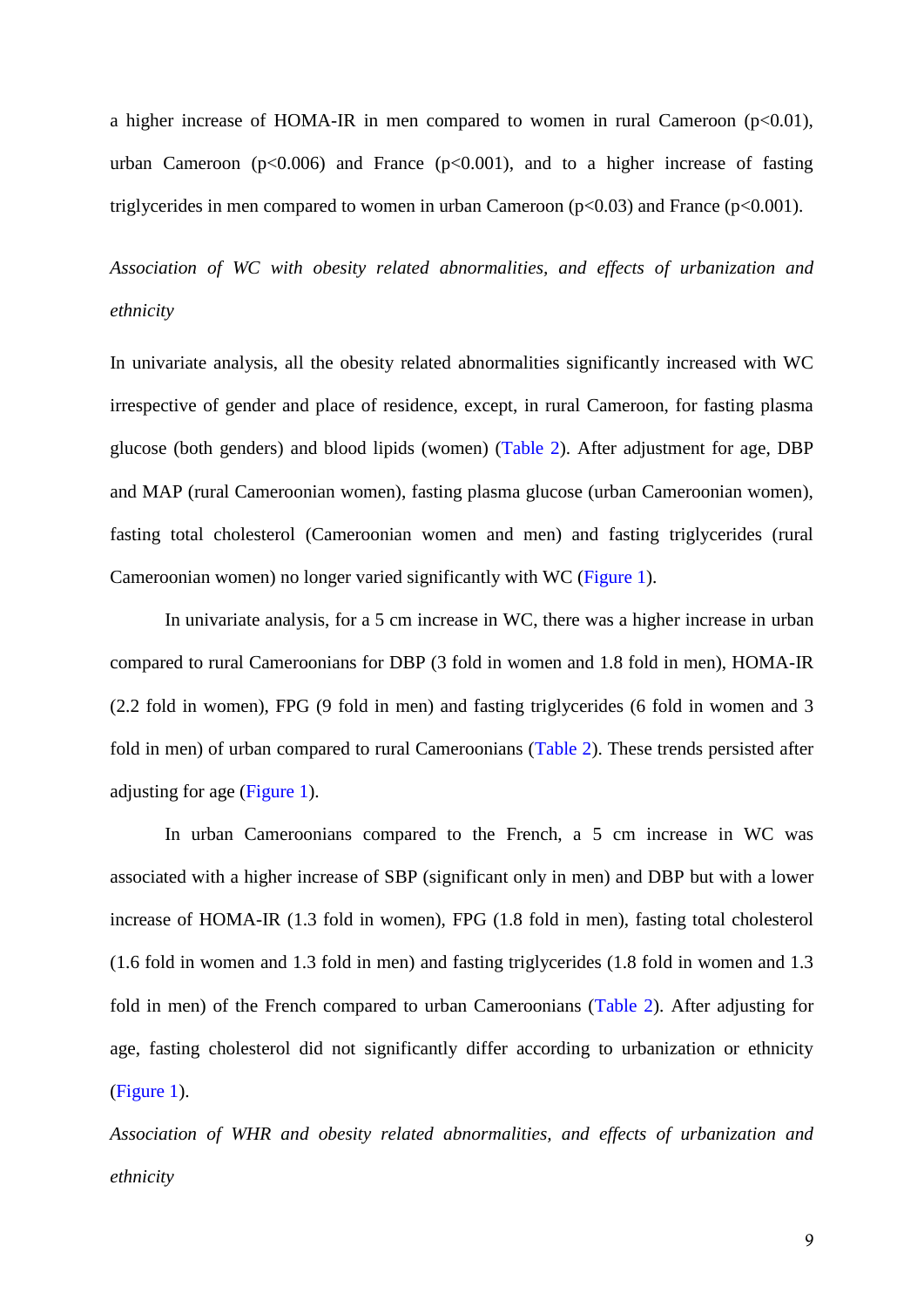In rural Cameroon, only fasting triglycerides in men increased significantly with WHR. All the obesity related abnormalities increased significantly with WHR except HOMA-IR and fasting plasma glucose in urban women and fasting total cholesterol in urban Cameroonian women and men (Table 3). The same trends of increase in the obesity related abnormalities were found for a 0.10 point increase in WHR.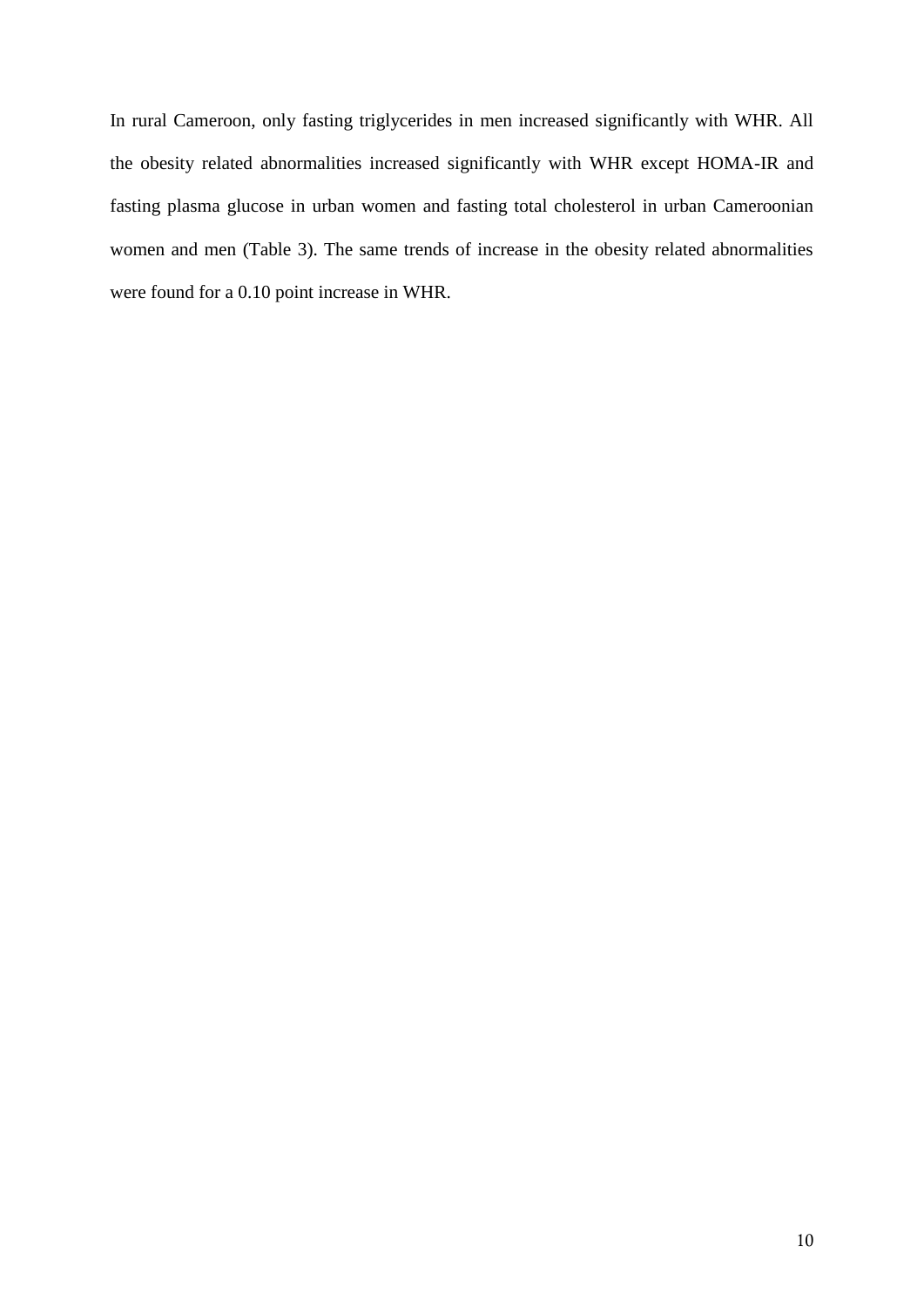#### **Discussion**

This is the first study addressing the comparison of correlates of WC between people living in Europe and in sub-Saharan Africa. There are three major findings in our study. First, for the same increase in WC, French individuals had higher increase in metabolic abnormalities compared to urban Cameroonians, and urban Cameroonians had higher increase in obesity related abnormalities compared to their rural counterparts. Second, a marked variation in the distribution of adiposity with gender, urbanization and ethnicity was observed after adjusting for age. Finally, WC correlated positively with obesity related abnormalities, regardless of urbanization, gender or ethnic background, indicating that increased abdominal girth is associated with increased likelihood of the presence of metabolic risk factors for Black Africans as well as Europeans.

Assays of plasma glucose, insulin and blood lipids used different methods in Cameroon and France. The values obtained for these metabolic characteristics were within the range of those expected. The different reagents used would have had an impact on plasma glucose, insulin and blood lipids across sites, and did not influence the type of the association between WC and these obesity related abnormalities. The main outcome in our analyses was the variations within populations according to WC. Since the assays were uniform in each population, this is not methodological drawback.

To measure the effect of ethnicity, we hypothesized that the impact of urbanization on obesity related abnormalities was the same in urban Cameroon and France. Urbanization is higher in France than in urban Cameroon, and this difference probably increased the effect of ethnicity when comparing subjects from these two settings. However, as shown between rural and urban Cameroon, urbanization had minor effects on the strength of the relationship between WC and obesity related abnormalities.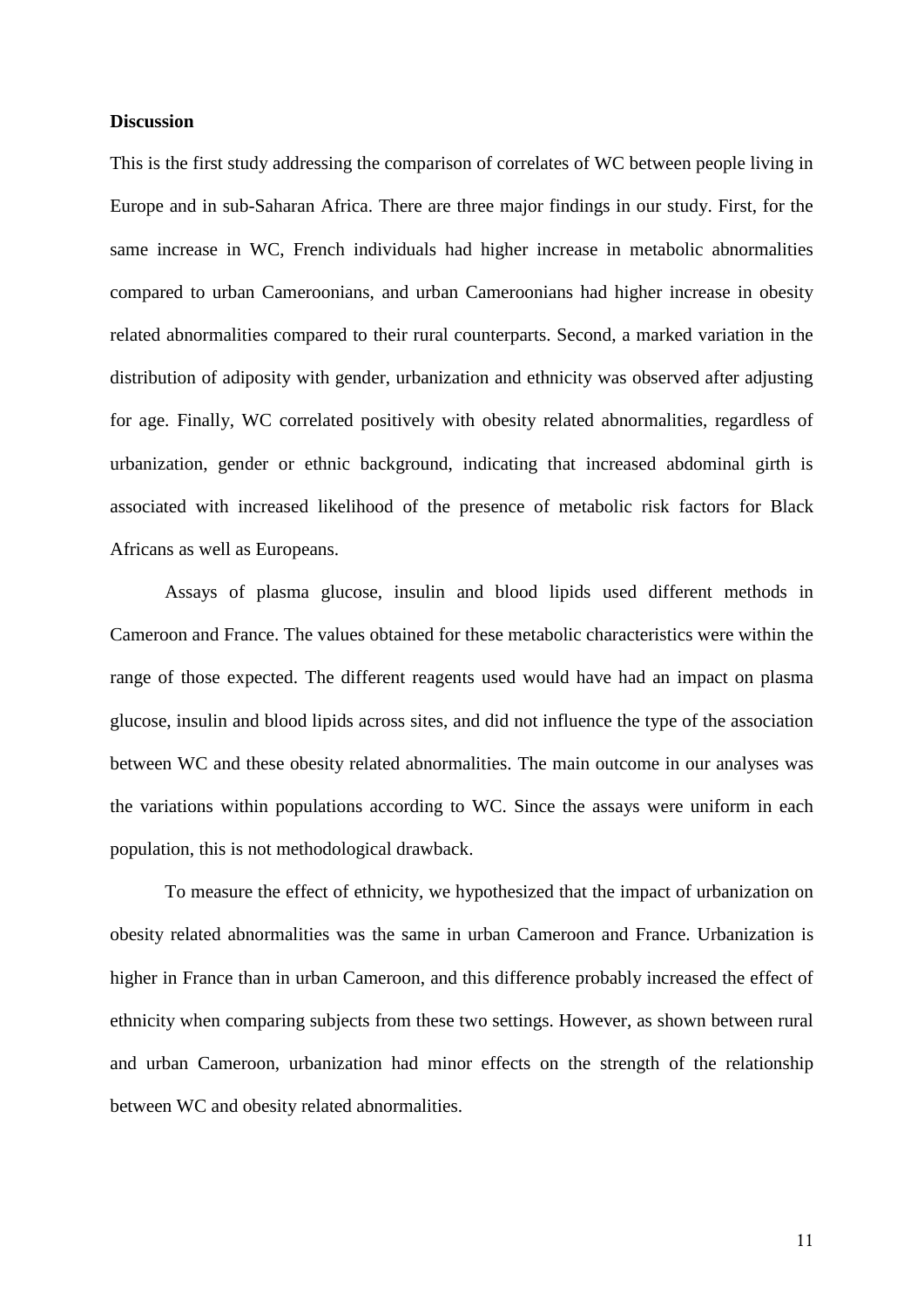WC was larger in men than in women for Europeans, and the opposite was found in rural and urban Cameroonians. This intriguing sex-ethnic variation was also observed by other authors<sup>17, 26</sup> in Europeans and South Asians, and the reason for these differences merits further study. Different levels of physical activity, the nature and composition of diet as well as cultural variations in the perception of obesity are possible explanations. Cut-off points of WC recommended for abdominal obesity for Caucasians<sup>6, 27</sup> are higher for men than for women, reflecting the larger WC of men compared to women in these populations. Although the same cut-off points are recommended for Sub-Saharan Africans, WC of black African men is the same or lower than that of black African women, giving for native Africans, prevalences of abdominal obesity which do not reflect reality of CVD risk.<sup>18-20</sup>

As in other ethnic groups,  $17, 28, 29$  WC was positively correlated in Cameroon with almost all the obesity related abnormalities. WC could then be used in Sub-Saharan Africans to identify subjects at higher risk of cardiovascular diseases. The lack of association of WC with plasma glucose in the rural Cameroonians may reflect the time necessary for fat accumulation to saturate adipocytes, before spreading to liver, pancreas and muscle, with consequences on insulin production, sensitivity to insulin and fuel metabolism. In fact, HOMA-IR increased with WC. It is well known that insulin resistance, then increased fasting insulin in response to abnormal visceral fat accumulation are the precursors of impaired glucose tolerance.<sup>30</sup> Moreover, it has been demonstrated that high levels of physical activity, frequent in rural Cameroon<sup>20</sup> in comparison to urban Cameroon have protective metabolic effects, partly by increasing insulin sensitivity.<sup>1, 31</sup> All these mechanisms are known to counterbalance the elevation of fasting blood glucose.

We demonstrated a stronger association of WC with blood pressure in urban Cameroon in comparison to France, despite higher blood pressure levels in the French population. This greater predisposition of Black Africans to increase their blood pressure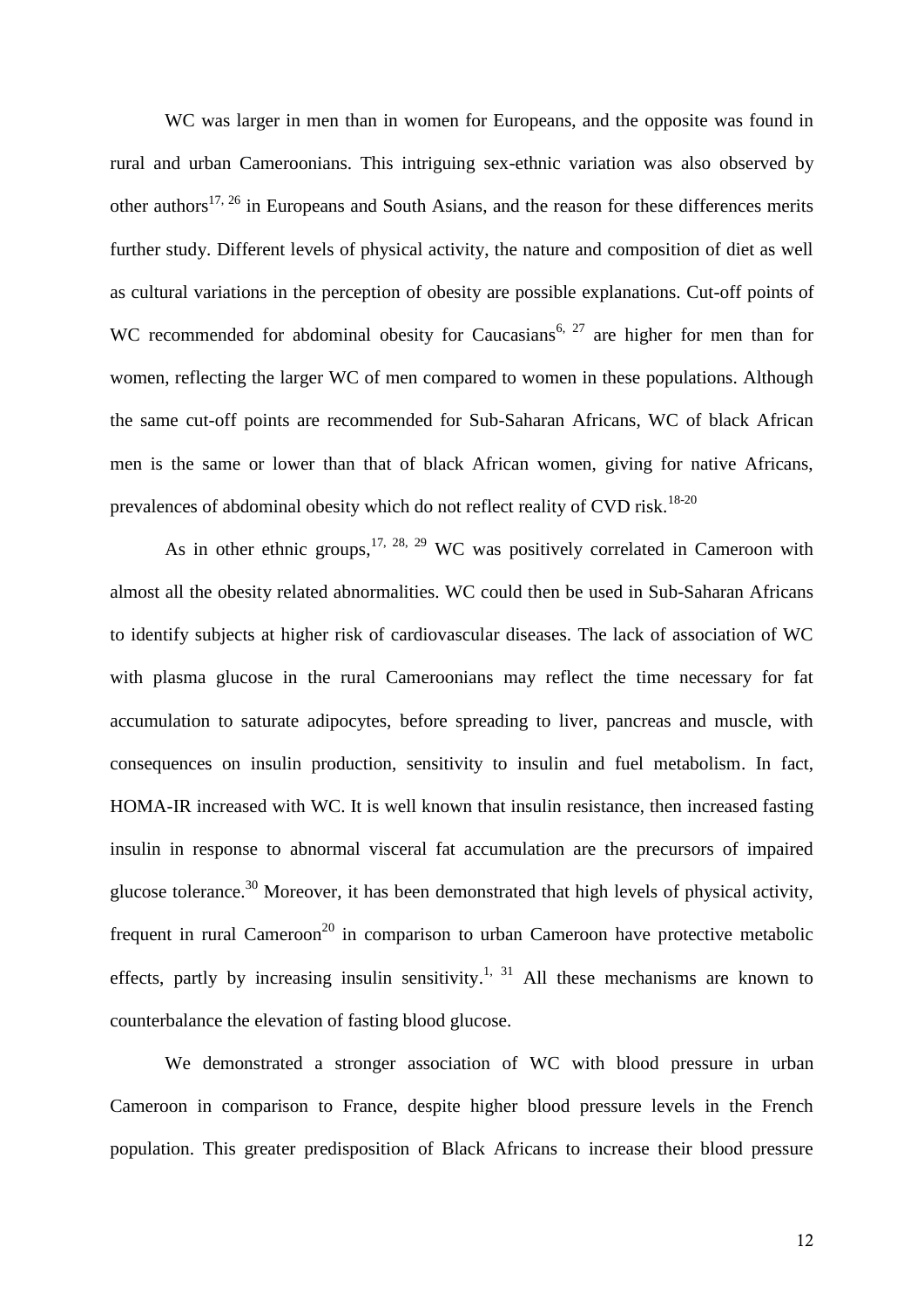when WC increases is in accordance with the higher prevalence of hypertension in black Americans compared to white Americans,<sup>32-34</sup> secondary to exposure to high energy diet and little physical activity. It is also a prelude to an explosion in the prevalence of hypertension in Cameroon if nothing is done to stop the obesity epidemic. However, it can also be just the reflection of a dose response relationship between WC and blood pressure, as WC was higher in urban Cameroonians compared to the French.

The difference observed between rural and urban Cameroonians, which are genetically similar populations, is due primarily to the environment. The environments of the two populations were different in terms of level of industrialization and its consequences for individual lifestyles. The environmental factors most influencing the relationship between adiposity and obesity related abnormalities are energy expenditure in the form of physical activity level, energy intake and dietary patterns. Not only did food resources differ between rural and urban populations in Cameroon, $35$  but physical activity patterns differed enormously.<sup>20</sup> Energy intake and physical activity are both crucial determinants of body composition and most likely explain the shift in the relation between WC and obesity related abnormalities.

An increase in WC of the French had a larger effect on metabolic risk factors in comparison to Cameroonians. The higher age of the French population could be contributive to this finding. Urban Cameroonian may have had abdominal obesity for a shorter period compared to the French, explaining why despite being more obese they rather had lower metabolic parameters. The variation in risk factor levels between ethnic groups is partially driven by differences between ethnic groups in percent body fat at a given BMI.<sup>36</sup> Després et al found that<sup>15</sup> compared to black men, white men were characterized by increased visceral adipose tissue deposition, despite the fact that both groups had similar BMI and total body fat. Lovejoy et al. found that middle aged African American women had larger subcutaneous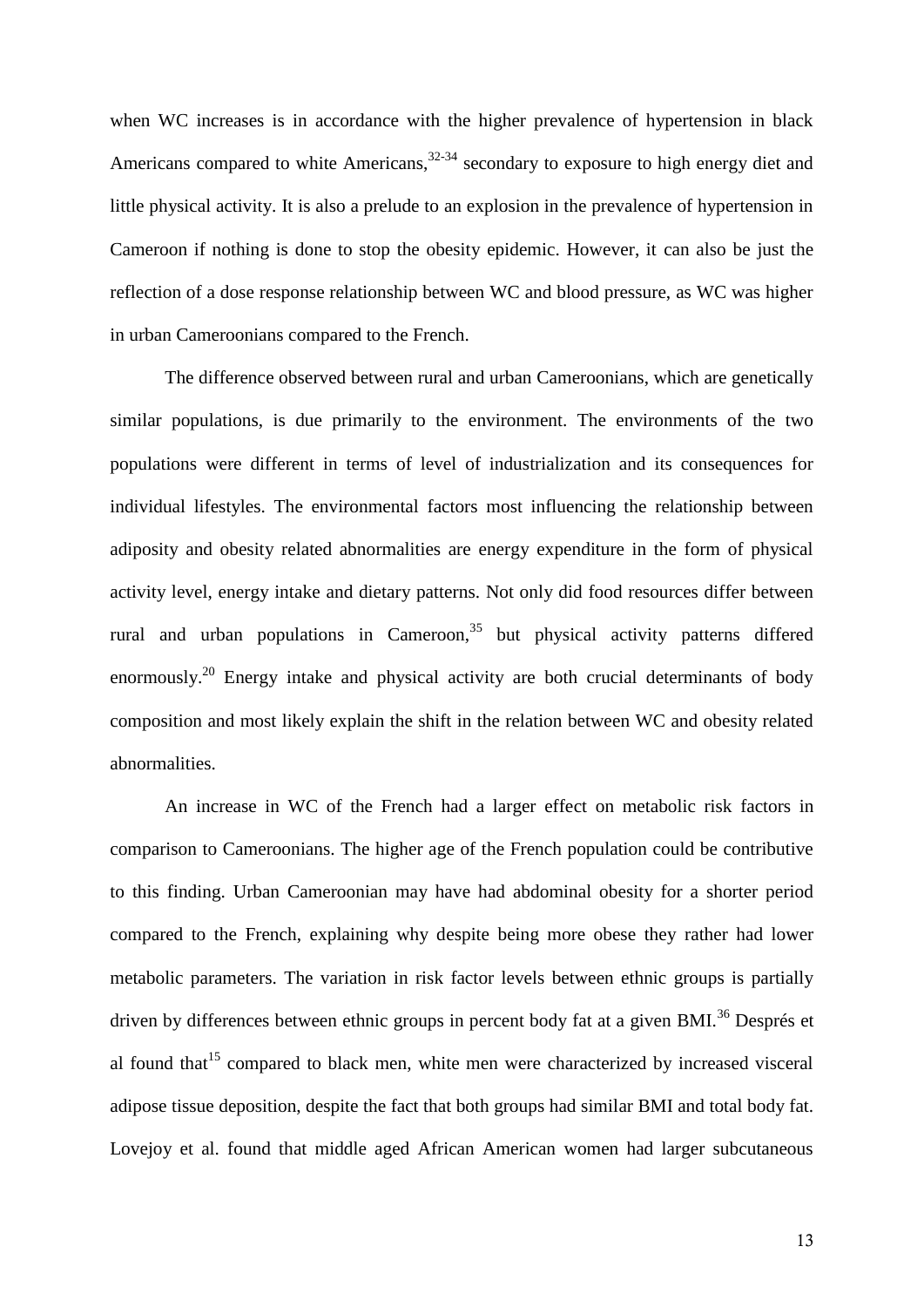abdominal fat depots, adjusted for total body fatness, but did not differ from white with regard to visceral adipose tissue.<sup>37</sup> Other studies have suggested that African American women have less visceral adipose tissue than age- and weight-matched white women.<sup>38-40</sup> Urban Cameroonian women and men had larger hip circumferences than their French counterparts. Accumulation of fat in parts of the body other than the visceral compartment can act as a buffer for the total amount of fat that can be stored, therefore reducing the adverse metabolic effects of excess body fat. Authors have found that a larger hip circumference was protective against CVD and diabetes.<sup>41-43</sup>

Marked differences in the distribution of abdominal obesity exist between genders, places of residence and ethnic groups. The use of the same cut-off points of WC for identification of abdominal obesity in Caucasians and black Africans is associated with large differences in levels of risk factors for CVD and diabetes, according to gender and place of residence. Existing action thresholds for the classification of abdominal obesity should be applied with caution in Black Africans. Improvement in diet and physical activity can slow the onset of CVD and diabetes. However, more precise estimates of risks are required before medical practitioners can determine when to suggest lifestyle changes to black Africans.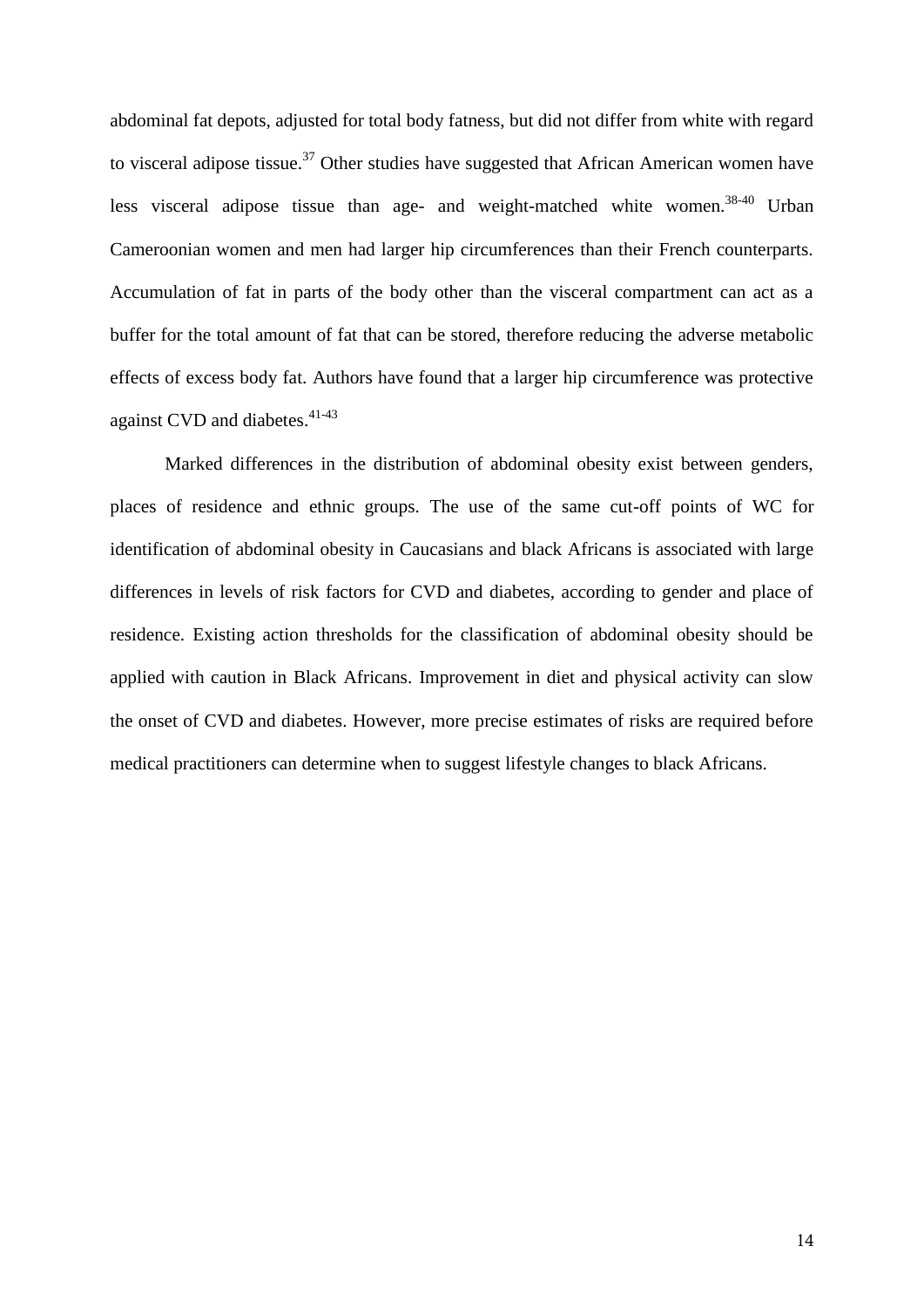## **ACKNOWLEDGMENTS**

The 1994 Cameroon study was supported by a grant from the European Union, contract NO TS3\* CT92-0142. The insulin assays were undertaken in the Department of Medicine, University of Newcastle upon Tyne thanks to a generous support from Professor George Alberti.

The D.E.S.I.R. study has been supported by INSERM contracts with CNAMTS, Lilly, Novartis Pharma and Sanofi-Aventis; by INSERM (Réseaux en Santé Publique, Interactions entre les determinants de la santé), the Association Diabète Risque Vasculaire, the Fédération Française de Cardiologie, La Fondation de France, ALFEDIAM, ONIVINS, Ardix Medical, Bayer Diagnostics, Becton Dickinson, Cardionics, Merck Santé, Novo Nordisk, Pierre Fabre, Roche, Topcon.

The D.E.S.I.R. Study Group. INSERM U780: B. Balkau, P. Ducimetière, E. Eschwège; INSERM U367: F. Alhenc-Gelas; CHU D'Angers: Y. Gallois, A. Girault; Bichat Hospital: F. Fumeron, M. Marre; Centres d'Examens de Santé: Alençon, Angers, Caen, Chateauroux, Cholet, Le Mans, Tours; Institute de Recherche Médecine Générale: J. Cogneau; General practitioners of the region; Institute inter-Regional pour la Santé: C. Born, E. Caces, M. Cailleau, J.G. Moreau, F. Rakotozafy, J. Tichet, S. Vol.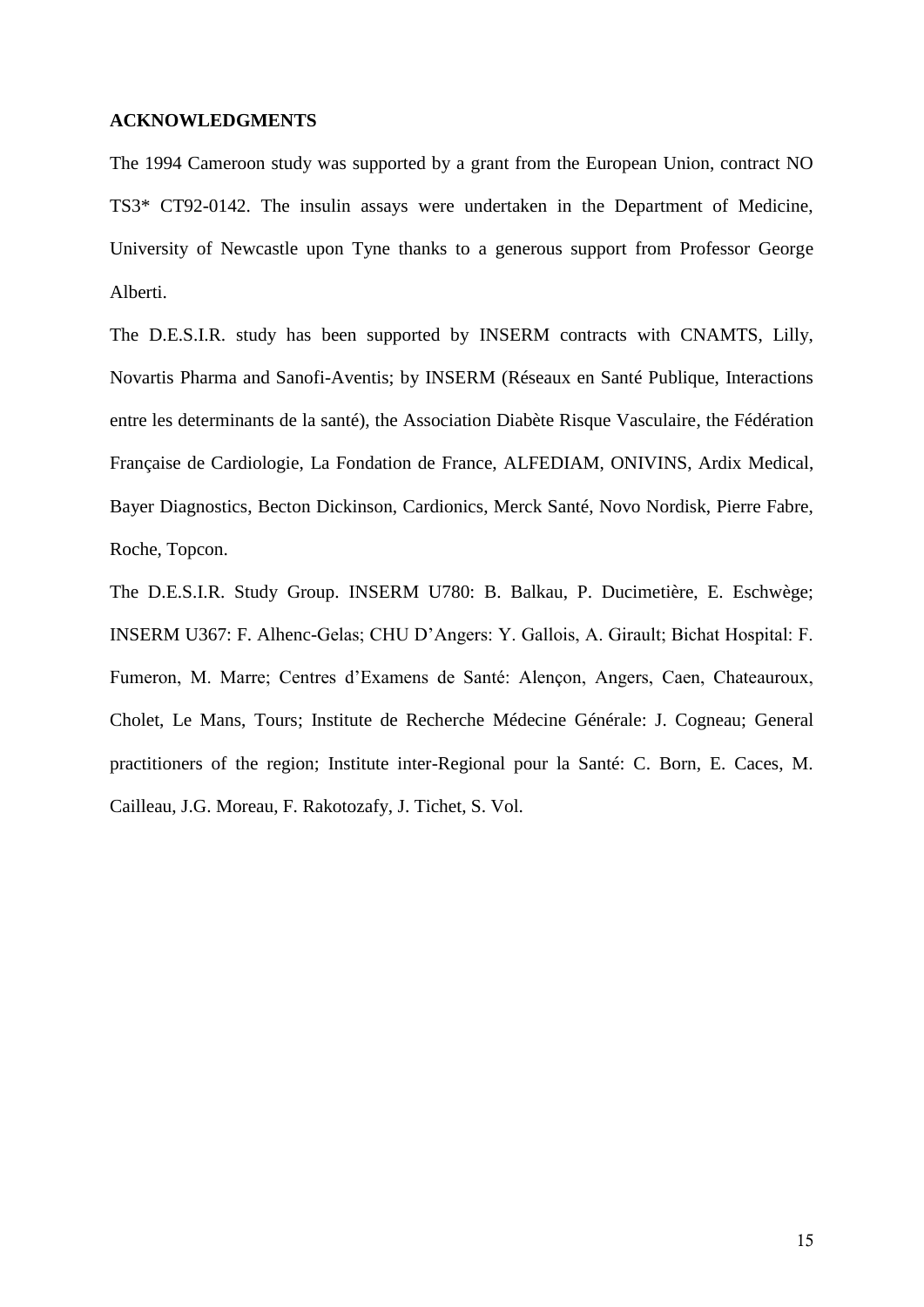## **REFERENCES**

- 1. Hu FB, Willett WC, Li T, Stampfer MJ, Colditz GA, Manson JE. Adiposity as compared with physical activity in predicting mortality among women. The New England journal of medicine 2004; **351**: 2694-2703.
- 2. Solomon CG, Manson JE. Obesity and mortality: a review of the epidemiologic data. The American journal of clinical nutrition 1997; **66**: 1044S-1050S.
- 3. Wannamethee SG, Shaper AG, Walker M. Weight change, weight fluctuation, and mortality. Archives of internal medicine 2002; **162**: 2575-2580.
- 4. Wannamethee SG, Shaper AG, Walker M. Overweight and obesity and weight change in middle aged men: impact on cardiovascular disease and diabetes. Journal of epidemiology and community health 2005; **59**: 134-139.
- 5. World Health Organisation. Obesity: Preventing and Managing the Global Epidemic. Report of WHO Consultation on Obesity, 3-5 june 1997, Geneva, WHO/NUT/NCD/98.1.
- 6. Executive Summary of The Third Report of The National Cholesterol Education Program (NCEP) Expert Panel on Detection, Evaluation, And Treatment of High Blood Cholesterol In Adults (Adult Treatment Panel III). Jama 2001; **285**: 2486-2497.
- 7. Adams-Campbell LL, Nwankwo M, Ukoli F, Omene J, Haile GT, Kuller LH. Body fat distribution patterns and blood pressure in black and white women. Journal of the National Medical Association 1990; **82**: 573-576.
- 8. Kissebah AH, Vydelingum N, Murray R, Evans DJ, Hartz AJ, Kalkhoff RK, et al. Relation of body fat distribution to metabolic complications of obesity. The Journal of clinical endocrinology and metabolism 1982; **54**: 254-260.
- 9. Pouliot MC, Despres JP, Lemieux S, Moorjani S, Bouchard C, Tremblay A, et al. Waist circumference and abdominal sagittal diameter: best simple anthropometric indexes of abdominal visceral adipose tissue accumulation and related cardiovascular risk in men and women. The American journal of cardiology 1994; **73**: 460-468.
- 10. Seidell JC, Oosterlee A, Deurenberg P, Hautvast JG, Ruijs JH. Abdominal fat depots measured with computed tomography: effects of degree of obesity, sex, and age. European journal of clinical nutrition 1988; **42**: 805-815.
- 11. Wei M, Gaskill SP, Haffner SM, Stern MP. Waist circumference as the best predictor of noninsulin dependent diabetes mellitus (NIDDM) compared to body mass index, waist/hip ratio and other anthropometric measurements in Mexican Americans--a 7 year prospective study. Obesity research 1997; **5**: 16-23.
- 12. Bouchard C, Bray GA, Hubbard VS. Basic and clinical aspects of regional fat distribution. The American journal of clinical nutrition 1990; **52**: 946-950.
- 13. Molarius A, Seidell JC. Selection of anthropometric indicators for classification of abdominal fatness--a critical review. Int J Obes Relat Metab Disord 1998; **22**: 719- 727.
- 14. Molarius A, Seidell JC, Sans S, Tuomilehto J, Kuulasmaa K. Varying sensitivity of waist action levels to identify subjects with overweight or obesity in 19 populations of the WHO MONICA Project. Journal of clinical epidemiology 1999; **52**: 1213-1224.
- 15. Despres JP, Couillard C, Gagnon J, Bergeron J, Leon AS, Rao DC, et al. Race, visceral adipose tissue, plasma lipids, and lipoprotein lipase activity in men and women: the Health, Risk Factors, Exercise Training, and Genetics (HERITAGE) family study. Arteriosclerosis, thrombosis, and vascular biology 2000; **20**: 1932-1938.
- 16. Lemieux S, Prud'homme D, Bouchard C, Tremblay A, Despres JP. Sex differences in the relation of visceral adipose tissue accumulation to total body fatness. The American journal of clinical nutrition 1993; **58**: 463-467.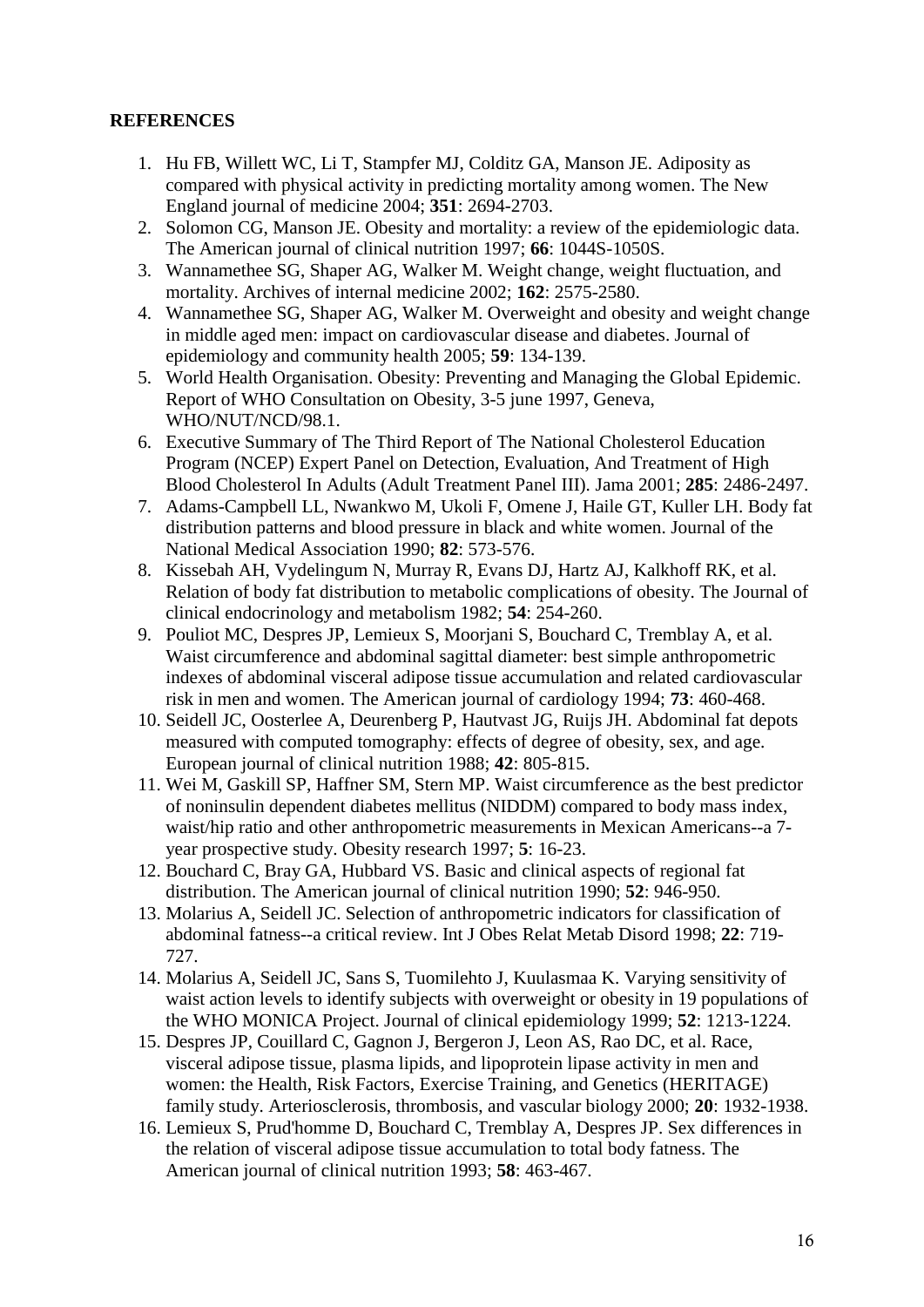- 17. Razak F, Anand S, Vuksan V, Davis B, Jacobs R, Teo KK, et al. Ethnic differences in the relationships between obesity and glucose-metabolic abnormalities: a crosssectional population-based study. International journal of obesity (2005) 2005; **29**: 656-667.
- 18. Fezeu L, Minkoulou E, Balkau B, Kengne AP, Awah P, Unwin N, et al. Association between socioeconomic status and adiposity in urban Cameroon. Int J Epidemiol 2006; **35**: 105-111.
- 19. Kamadjeu RM, Edwards R, Atanga JS, Kiawi EC, Unwin N, Mbanya JC. Anthropometry measures and prevalence of obesity in the urban adult population of Cameroon: an update from the Cameroon Burden of Diabetes Baseline Survey. BMC public health 2006; **6**: 228.
- 20. Sobngwi E, Mbanya JC, Unwin NC, Kengne AP, Fezeu L, Minkoulou EM, et al. Physical activity and its relationship with obesity, hypertension and diabetes in urban and rural Cameroon. Int J Obes Relat Metab Disord 2002; **26**: 1009-1016.
- 21. Fezeu L, Balkau B, Kengne AP, Sobngwi E, Mbanya JC. Metabolic syndrome in a sub-Saharan African setting: Central obesity may be the key determinant. Atherosclerosis 2006.
- 22. Mbanya JC, Minkoulou EM, Salah JN, Balkau B. The prevalence of hypertension in rural and urban Cameroon. Int J Epidemiol 1998; **27**: 181-185.
- 23. Mbanya JC, Ngogang J, Salah JN, Minkoulou E, Balkau B. Prevalence of NIDDM and impaired glucose tolerance in a rural and an urban population in Cameroon. Diabetologia 1997; **40**: 824-829.
- 24. Balkau B, Eschwege E, Tichet J, Marre M. Proposed criteria for the diagnosis of diabetes: evidence from a French epidemiological study (D.E.S.I.R.). Diabetes Metab 1997; **23**: 428-434.
- 25. Balkau B, Vernay M, Mhamdi L, Novak M, Arondel D, Vol S, et al. The incidence and persistence of the NCEP (National Cholesterol Education Program) metabolic syndrome. The French D.E.S.I.R. study. Diabetes Metab 2003; **29**: 526-532.
- 26. McKeigue PM, Shah B, Marmot MG. Relation of central obesity and insulin resistance with high diabetes prevalence and cardiovascular risk in South Asians. Lancet 1991; **337**: 382-386.
- 27. Alberti KG, Zimmet P, Shaw J. The metabolic syndrome--a new worldwide definition. Lancet 2005; **366**: 1059-1062.
- 28. Janssen I, Katzmarzyk PT, Ross R. Body mass index, waist circumference, and health risk: evidence in support of current National Institutes of Health guidelines. Archives of internal medicine 2002; **162**: 2074-2079.
- 29. Lear SA, Toma M, Birmingham CL, Frohlich JJ. Modification of the relationship between simple anthropometric indices and risk factors by ethnic background. Metabolism: clinical and experimental 2003; **52**: 1295-1301.
- 30. Saad MF, Knowler WC, Pettitt DJ, Nelson RG, Charles MA, Bennett PH. A two-step model for development of non-insulin-dependent diabetes. The American journal of medicine 1991; **90**: 229-235.
- 31. Wannamethee SG, Shaper AG. Physical activity and cardiovascular disease. Seminars in vascular medicine 2002; **2**: 257-266.
- 32. Harris MM, Stevens J, Thomas N, Schreiner P, Folsom AR. Associations of fat distribution and obesity with hypertension in a bi-ethnic population: the ARIC study. Atherosclerosis Risk in Communities Study. Obesity research 2000; **8**: 516-524.
- 33. Kramer H, Han C, Post W, Goff D, Diez-Roux A, Cooper R, et al. Racial/ethnic differences in hypertension and hypertension treatment and control in the multi-ethnic study of atherosclerosis (MESA). Am J Hypertens 2004; **17**: 963-970.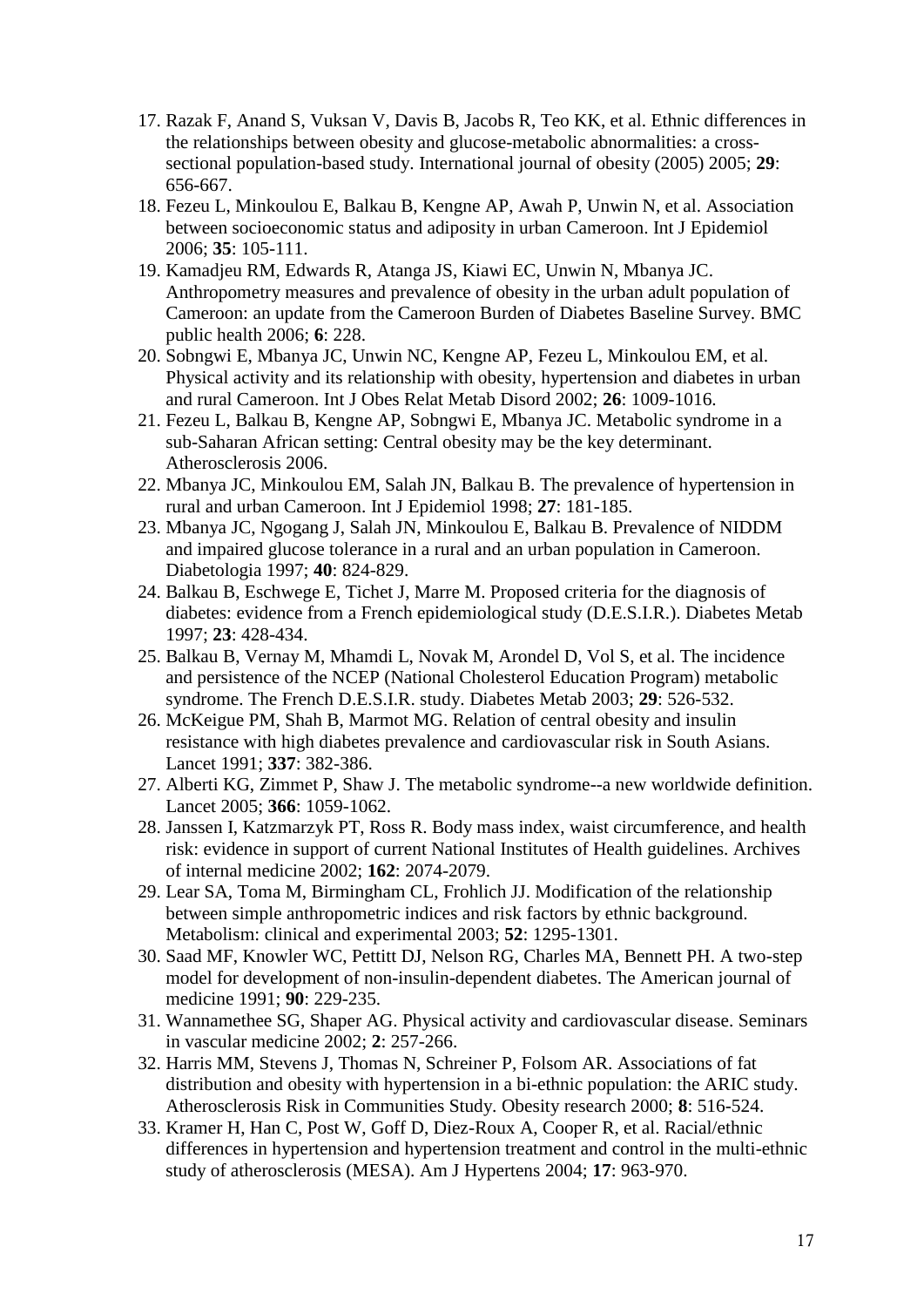- 34. Lloyd-Jones DM, Sutton-Tyrrell K, Patel AS, Matthews KA, Pasternak RC, Everson-Rose SA, et al. Ethnic variation in hypertension among premenopausal and perimenopausal women: Study of Women's Health Across the Nation. Hypertension 2005; **46**: 689-695.
- 35. Mennen LI, Mbanya JC, Cade J, Balkau B, Sharma S, Chungong S, et al. The habitual diet in rural and urban Cameroon. European journal of clinical nutrition 2000; **54**: 150-154.
- 36. Deurenberg P, Yap M, van Staveren WA. Body mass index and percent body fat: a meta analysis among different ethnic groups. Int J Obes Relat Metab Disord 1998; **22**: 1164-1171.
- 37. Lovejoy JC, de la Bretonne JA, Klemperer M, Tulley R. Abdominal fat distribution and metabolic risk factors: effects of race. Metabolism: clinical and experimental 1996; **45**: 1119-1124.
- 38. Albu JB, Murphy L, Frager DH, Johnson JA, Pi-Sunyer FX. Visceral fat and racedependent health risks in obese nondiabetic premenopausal women. Diabetes 1997; **46**: 456-462.
- 39. Conway JM. Ethnicity and energy stores. The American journal of clinical nutrition 1995; **62**: 1067S-1071S.
- 40. Conway JM, Chanetsa FF, Wang P. Intraabdominal adipose tissue and anthropometric surrogates in African American women with upper- and lower-body obesity. The American journal of clinical nutrition 1997; **66**: 1345-1351.
- 41. Heitmann BL, Frederiksen P, Lissner L. Hip circumference and cardiovascular morbidity and mortality in men and women. Obesity research 2004; **12**: 482-487.
- 42. Lissner L, Bjorkelund C, Heitmann BL, Seidell JC, Bengtsson C. Larger hip circumference independently predicts health and longevity in a Swedish female cohort. Obesity research 2001; **9**: 644-646.
- 43. Snijder MB, Zimmet PZ, Visser M, Dekker JM, Seidell JC, Shaw JE. Independent association of hip circumference with metabolic profile in different ethnic groups. Obesity research 2004; **12**: 1370-1374.